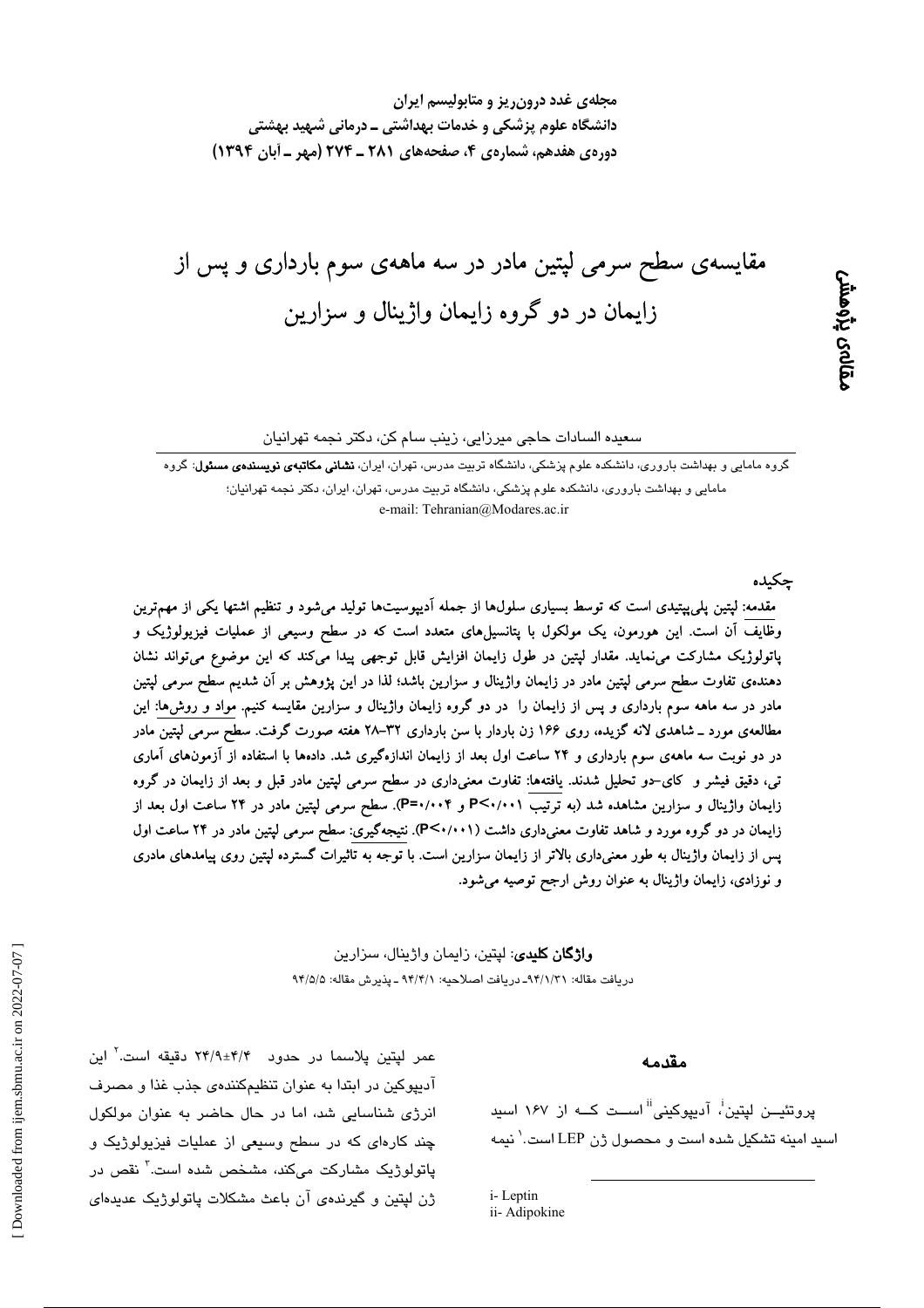است که لپتین جفتی نقش مهمی در متابولیسم انرژی مادری و جنینی در طول زایمان اجرا کند.<sup>۱۴-۱۶</sup> همچنین تولید فزاینده یایتین در طول زایمان ممکن است یا تحریک سیستم عصبی سمپاتیک ارتباط داشته باشد.<sup>۱۷</sup> شوا*هدی* وجود دارد که نشان میدهد پس از زایمان سطح لیتین کاهش پیدا میکند و در عرض ۶-۳ روز پس از زایمان به سطح معادل افراد غیرحامله باز میگردد. بر اساس مطالعات محدود، سطح لپتین سرمی مادر پس از زایمان واژینال خود به خود (NVD<sup>iii</sup>)، به طور قابل توجهی بالاتر از میزان لیتین بعد از زایمان سزارین (C/Siv) است. ۱۳ نوع زایمان بر سطح لپتین ورید و شریان بند ناف نیز تاثیر دارد.<sup>۷٬</sup> در واقع پایینتر بودن سطح سرمی لیتین مادر پس از زایمان سزارین نسبت به زایمان واژینال، مادر را در معرض افزایش احتمال بیماریهای مزمنی مانند چاقی،^` بیماریهای قلبی ـ عروقی، فشار خون" و دیایت <sup>۲</sup> در آینده قرار می دهد که صدمات اقتصادی و بهداشتی جبران ناپذیری دارد. در ضمن، ترشح هورمون لیتین در شیر مادر ممکن است در تنظیم وزن شیرخواران و پیشگیری از چاقی و بیماریهای متابولیک در بزرگسالی نقش داشته باشد.<sup>۱۷</sup> پیشتر گفته شده که اینطور هست. با توجه به افزایش میزان زایمان سزارین در ایران که طبق آمار سازمان جهانی بهداشت سه برابر استاندارد است<sup>۱٬۲۰۲</sup> و افزایش عوارض و مرگ ناشی از آن و با توجه به شناخت لپتین به عنوان هورمونی اساسی در روند تولیدمثل، زایمان، پیامدهای مادری و نوزادی متعاقب آن و همچنین نبود مطالعهای در ایران در ارتباط با نوع زایمان و سطح سرمی لپتین مادر و محدود بودن مطالعات خارجی در این زمینه و نیز به دلیل اینکه تفاوت جغرافیایی روی سطح هورمونها تاثیر دارد؛ برآن شدیم تا به مقایسهی سطح سرمی لیتین مادر در سه ماهه سوم بارداری و بعد از زایمان را ً در دو گروه زایمان واژینال و سزارین در مادران باردار مراجعه کننده به بیمارستان مهدیهی تهران در سال های ۹۳–۱۳۹۲ بیردازیم.

## مواد و روشها

این مطالعه به روش مورد ــ شاهدی لانه گزیده<sup>۷</sup>روی زنان باردار مراجعهکننده به درمانگاه پرهناتال بیمارستان

از جمله پرخوری و چاقی، عملکرد نادرست تولیدمثل، عدم تعادل هورمونی، نازایی، کاهش ترشح گنادوتروپین، نقص در سيستم گردش خون، ادبابت و مقاومت به انسولين، مے شود. ٔ اثرات متقابل این هورمون با پاتوفیزیولوژیهای معمول بارداری، مانند دیابت بارداری و پره اکلامیسی، نیز عنوان شده است.<sup>\</sup> در مطالعات عنوان شده است که لیتین در تنظیم سیستم ایمنی بدن، آنژیوژنز و ترمیم زخم نقش دارد.<sup>۷–۵</sup> همچنین به اثر لپتین بر رفتار نیز اشاره شده است که این اثر را از طریق گیرندههای خود در سیستم لیمبیک اعمال میکند و ممکن است خواص ضد افسردگی داشته باشد.<sup>۸</sup> در زنان غيرحامله، محل اصلی ترشح لپتين، بافت چربی است.<sup>۹</sup> بنابراین در زنان غیرجامله، میزان لیتین مستقیما یا میزان بافت چربی بدن متناسب است؛<sup>۱۰</sup> اما در جریان بارداری، میزان لپتین سرم مادر به طور پیشروندهای افزایش میپابد، به طوریکه در سه ماههی دوم به بالاترین حد خود می رسد و تا زمان ترم با غلظت ٣-٢ برابر زنان غیرحامله به حد کفهای ( ثابت) می رسد. این افزایش فقط تا حدودی در اثر افزایش وزن مرتبط با بارداری رخ میدهد، زیرا سلولهای سیتوتروفوبلاست و سنسیشیوتروفوبلاست جفت نیز به ميزان قابل توجهي لپتين توليد ميكنند. در واقع، وزن جفت با ميزان ليتين در خون بند ناف ارتباط قابل توجهي دارد. ْ ليتين ترشحی ازجفت به بدن مادر و نوزاد وارد میشود. لپتین ورودی به جنین میتواند نقش به سزایی در رشد و تکامل جنین داشته باشد و در بدن مادر، با کاهش حساسیت به انسولین بر متابولیسم گلوکز اثر میکند و سبب استفاده جنین از گلوکز مادر میشود.'' به نظر میرسد که افزایش مزمن لپتین و مقاومت به لپتین در طول حاملگی با افزایش پروژسترون، لپتین، پرولاکتین، لاکتوژن جفتی و فقدان ترشح فزایندهی دورهای (سیکلیک) استرادیول سرم ارتباط دارد.<sup>۱۲</sup> میزان لپتین در طول زایمان نیز افزایش پیدا میکند که به دلیل سیر التهابی زایمان است. در مطالعهای در محیط آزمایشگاهی بر روی ردهی سلولی مشخص شد که افزایش ليتين با افزايش فاكتورهاى التهابي مثل اينترلوكين ١ آلفا<sup>!</sup> (IL-1a) و فاكتور نكروز تومور آلفا<sup>11</sup>(TNF-a) رابطه دارد.<sup>7۲</sup> از طرفی، در طول زایمان، نیاز مادر به انرژی به دلیل انقباض فعال رحمي افزايش پيدا ميكند. متابوليسم انرژي جنيني نيز ممکن است تحت تاثیر زایمان مادر قرار گیرد. بنابراین منطقی

iii -Normal Vaginal Delivery

iv -Cesarean Section

v- Nested Case-Control Study

i- Interleukin-1 alpha

ii- Tumor Necrosis Factor-alpha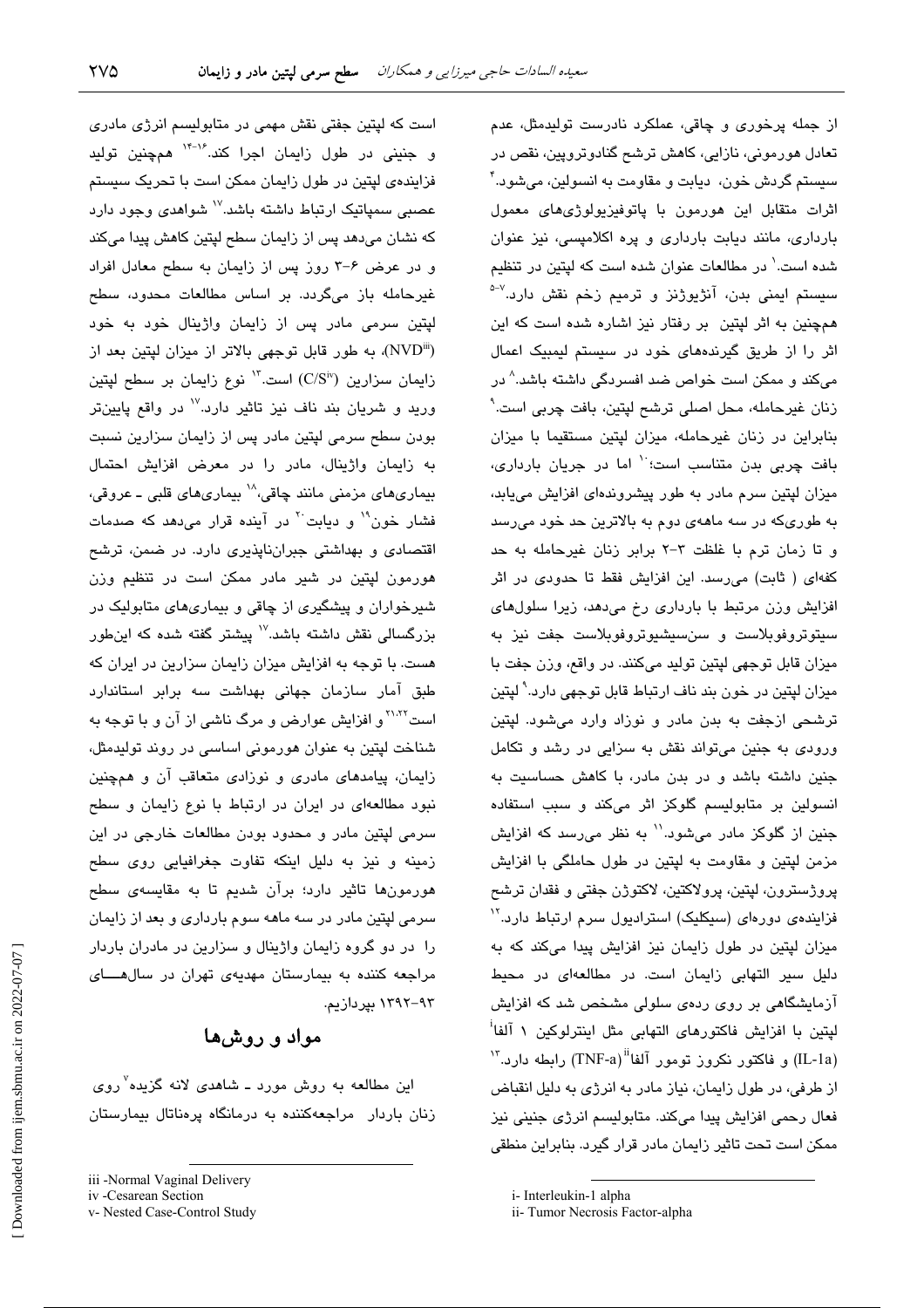مهدیهی تهران در سال ۹۳-۱۳۹۲ انجام شد. روش اجرای تحقيق به تصويب كميـته اخلاق دانشگاه تربيت مدرس با كد اخلاق پزشکی ۵۲/۴۹۷۲ د به تایید رسید. در مرحله اول این پژوهش، ۱۶۶ خانم باردار به روش در دسترس انتخاب شدند و اطلاعات پایهی آنها جمعآوری گردید. نمونههای مطالعه، زنان ۴۰-۱۸ ساله ایرانی سالم بدون سابقه مشکلات روانی، بیماریهای سیستمیک و مصرف دخانیات و الکل، با بارداری تک قلو بودند.

پس از بررسی و تایید معیارهای ورود در هر فرد، به افراد انتخاب شده توضیحات لازم داده شد و در صورت تمایل فرد به همکاری، رضایتنامهی کتبی از وی گرفته شد و در رابطه با محفوظ ماندن و عدم نشر اطلاعات شخصی اطمینان خاطر داده شد. آموزشهای لازم در خصوص نوع زایمان داده شد. سن بارداری با استفاده از اولین روز آخرین قاعدگی محاسبه شد و در صورت نامطمئن بودن این تاریخ، از اولین سونوگرافی انجام شده در سه ماهه اول بارداری استفاده شد. در ویزیت پرهناتال، از طریق فرم پرسشنامهى روتين مراقبت پرمناتال وزارت بهداشت، مشخصات دموگرافیک، شرح حال بارداری و تاریخچهی طبی مادر با مصاحبهی مستقیم گرفته شد. وزن مادر توسط ترازوی دیجیتال واحد، به وسیلهی شخص واحد و فشار خون و صدای قلب جنین نیز به ترتیب توسط فشارسنج ديجيتال و سونيكيد واحد و شخص واحد ثبت شد. نمايهى تودهی بدن<sup>:</sup> نیز با تقسیم وزن (کیلوگرم) بر مجذور قد (متر) محاسبه شد. در ضمن، BMI مادر قبل از بارداری با استناد به وزن ثبت شده در پرونده پرهناتال محاسبه شد. وضعیت مادر از نظر مصرف مکمل در بارداری بررسی شد.

از مادران در هفته ٣٢–٢٨ بارداری، در وضعیت غیرناشتا ۳ میلی لیتر نمونهی خون از ورید آنتهکوبیتال گرفته شد. نمونههای خون ظرف ۷۲ ساعت پس از اخذ، به آزمایشگاه انتقال یافت و توسط مسئول آزمایشگاه، سانتریفیوژ گردید و پس از جداسازی پلاسما، نمونهها در دمای ۲۰– تا ۷۰- درجه سانتیگراد فریز و نگهداری شدند.

پیگیری شرکتکنندگان همزمان با مراقبتهای پرهناتال به صورت ویزیت ۳۴–۳۱، ۳۷–۳۵، ۳۸، ۳۹، ۴۰ و ۴۱ هفته بود. مادران در طول این مراقبتها از نظر عوامل خطر ییگیری شدند و در صورت ایجاد هرگونه عارضهی

بارداری (دیابت، پره اکلامپسی و…) و مصرف هرگونه دارویی غیر از مکملهای بارداری از مطالعه خارج میشدند.

طی هماهنگی انجام شده با مادران، در طی بارداری از طریق تماس تلفنی مادر از زمان زایمان مطلع میشدند و هنگام زایمان محقق در بیمارستان حضور مییافت و بر اساس اندیکاسیون، مادران به دو طریق واژینال و سزارین زايمان مىكردند. انديكاسيون هاى انجام سزارين شامل سابقه سزارین قبلی، نمایش بریچ و بنا به درخواست مادر بود و در صورتی که زایمان سزارین به دلیل عدم پیشرفت و پس از گذراندن مرحله زایمان انجام میگرفت، افراد از مطالعه خارج میشدند. در مطالعات عنوان شده است که سطح سرمی لپتین مادر در ۲۴ ساعت اول پس از زایمان در سطح بالایی قرار دارد و پس از آن سطح لپتین کاهش پیدا میکند و در عرض ۶-۳ روز بعد از زایمان به سطح غیرحامله باز میگردد. بنابراین ما در این مطالعه در ۲۴ ساعت اول پس از زایمان واژینال و سزارین، نمونهی خون دوم وریدی را گرفتیم و ظرف ۷۲ ساعت جهت سانتریفیوژ و فریز در دمای ۲۰-تا ۷۰- درجه سانتیگراد به آزمایشگاه غدد منتقل کردیم. در مرحله دوم پژوهش، زنانی که زایمان واژینال داشتند به عنوان گروه مورد و آنهایی زایمان سزارین داشتند و از نظر فاکتورهای همگنی مشابه گروه مورد بودند، به عنوان شاهد انتخاب شدند و در نهایت سطح سـرمی لپتین مـادر در ٩٠ نمونهی خون اخــذ شده از دو گــــروه مورد و شاهـــد، با استفــاده از کیت الایـــزای لپتیــن شــرکت چینــــی (CUSABIO BIOTECH, WUHAN, CHINA) با حساسيت ۰/۰۶ نانوگرم/میلیلیتر به روش الایزا سنجیده شد. دو گروه از نظر سطح سرمی لپتین مادر مقایسه شدند (شکل ۱). در پایان مطالعه نیز دادههای خام، پس از کدبندی توسط نرمافزار آماری ۲۱ SPSS تحلیل شدند. دادههای کمی به صورت میانگین±انحراف معیار و دادههای کیفی به صورت فراوانی (درصد) گزارش شدند. بررسی ارتباط متغیرها با استفاده از آزمونهای آماری تی، کای دو و فیشر انجام شد و P<۰/۰۵ معیار معنیداری بود.

i - Body Mass Index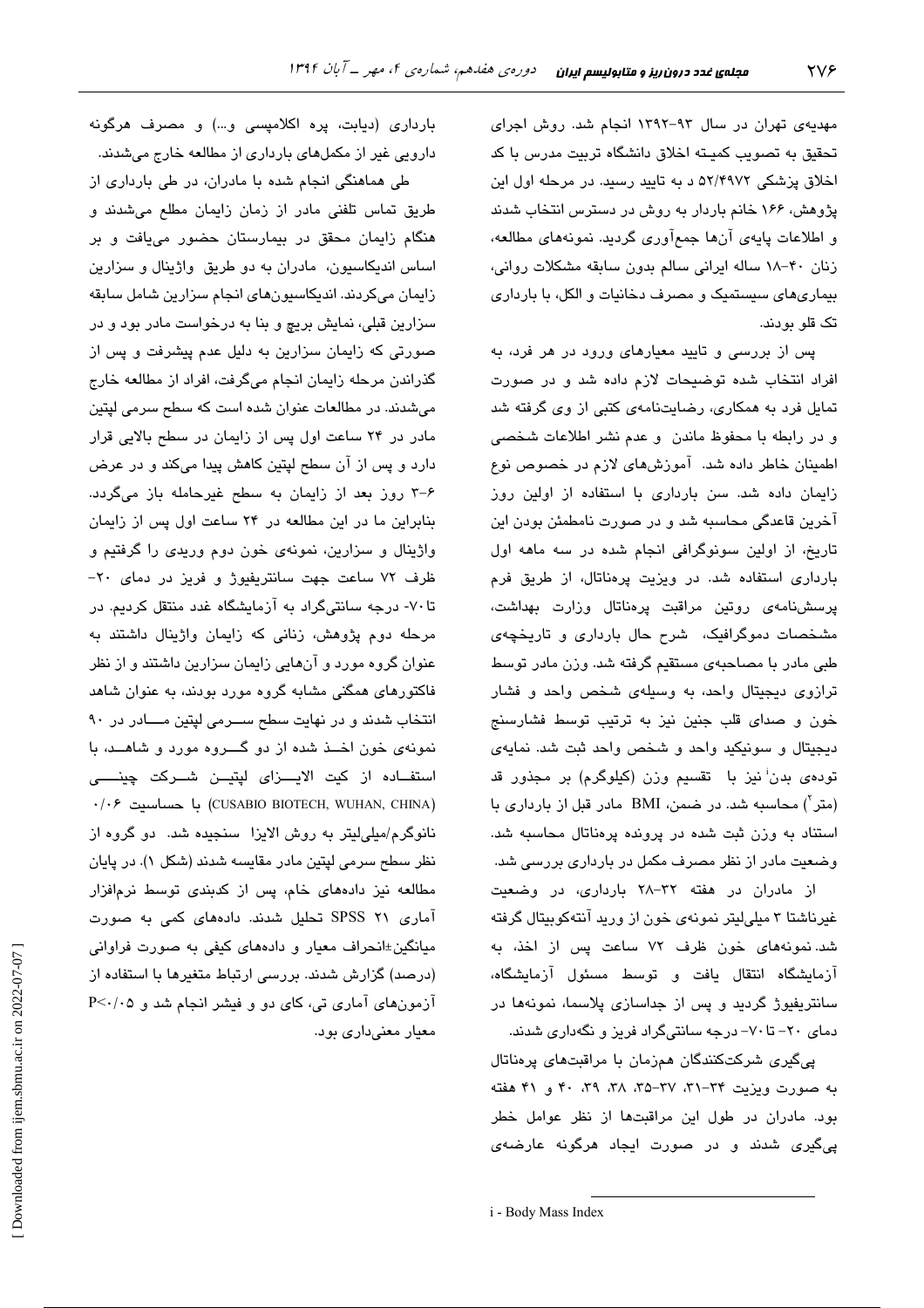

شکل ۱ ـ روش کار بررسی سطح سرمی لپتین مادر در دو گروه زایمان واژینال و سزارین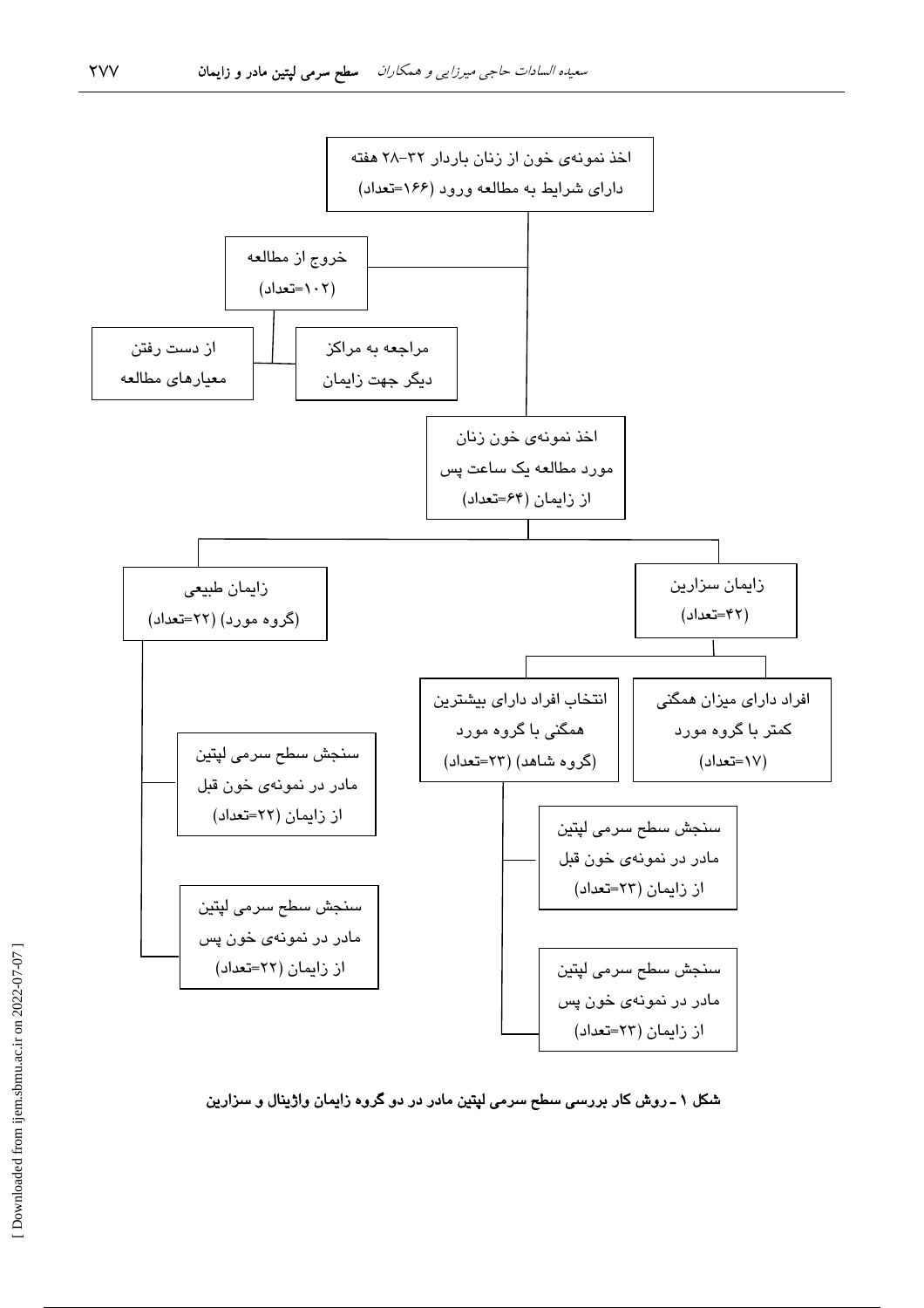### بافتهها

از ۱۶۶ مادر در ابتدای مطالعه، ۶۴ نفر موفق به ورود به مرحلهی دوم نمونهگیری شدند. ۲۲ نفر زایمان واژینال داشتند که گروه مورد را تشکیل دادند؛ از بین ۴۲ نفری که زایمان سزارین داشتند، ۲۳ نفر که دارای بیشترین همگنی با گروه مورد پودند، به عنوان گروه شاهد انتخاب شدند.

متغیرهایی که بین دو گروه زایمان واژینال و سزارین همگون سازی شدند، شامل سن مادر، سن بارداری و BMI

مادر در هنگام اخذ اولین نمونهی خون، و سن بارداری و BMI مادر در هنگام زایمان بودند.

در ادامهی مطالعه همسان بودن متغیرهای تحصیلات مادر و همسر، شغل مادر و همسر، درآمد خانواده، BMI مادر قبل از بارداری، جنسیت و وزن نوزاد با آزمونهای آماری سنجیده شدند. مقدار P مربوط به فاکتورهای بررسی شده نشان دهنده همگن بودن دو گروه از نظر متغیرهای زمینهای بود و این نکته ارزش کلی قضاوت را بالا برد  $( \wedge )$  (حدول ١).

| مقدار P                       | زایمان سزارین                                                                   | زايمان واژينال                                                             | متغيرها                                  |               |
|-------------------------------|---------------------------------------------------------------------------------|----------------------------------------------------------------------------|------------------------------------------|---------------|
| $\cdot$ / $\forall$ ۳ $\land$ | $Y/\Upsilon + \Upsilon/\Upsilon$                                                | $\Upsilon V / F f \pm \Delta / \cdot \mathcal{A}^*$                        |                                          | سن مادر       |
|                               | $\mathbf{\tau}(\mathbf{v})$                                                     | $\Upsilon(9/1)^{\dagger}$                                                  | ابتدایی                                  | تحصيلات مادر  |
| $\cdot/\lambda\lambda$        | $V(\tau \cdot / \tau)$                                                          | $\Delta(YY/V)$                                                             | راهنمایی                                 |               |
|                               | 9(T9/1)                                                                         | 9(F·9)                                                                     | ديپلم                                    |               |
|                               | $\mathfrak{r}(\mathcal{N}/\mathfrak{r})$                                        | F(YV/T)                                                                    | دانشگاهی                                 |               |
|                               | $\gamma$ (91/ $\gamma$ )                                                        | 19(NF/F)                                                                   | غيركارمند                                |               |
| $\cdot/\wedge\cdot\varphi$    | $\Upsilon(\Lambda/V)$                                                           | $\Upsilon(9/1)$                                                            | کمتر از ۵۰۰ هزار تومان                   | درآمد خانواده |
|                               | $\mathsf{Y} \cdot (\mathsf{AV})$                                                | $\Upsilon(\mathcal{F}\mathcal{T}/\mathcal{F})$                             | ۱ میلیون-۵۰۰ هزار تومان                  |               |
|                               | $\mathcal{N}(\mathfrak{r}/\mathfrak{r})$                                        | F(YV/T)                                                                    | بیشتر از ۱ میلیون تومان                  |               |
| .15A0                         | $\Upsilon \cdot /V \cdot \pm \Upsilon / \Lambda$                                | $\mathbf{Y} \cdot (\mathbf{Y} \mathbf{Q} \pm \mathbf{Y}) \cdot \mathbf{P}$ | سن بارداری در هنگام اخذ اولین نمونهی خون |               |
| . / . 99                      | <b>TA/QF±1/17</b>                                                               | $\Upsilon$ 9/ $\Upsilon$ $\Upsilon$ $\pm$ 1/ $\cdot$ 9                     | سن بارداری در هنگام زایمان               |               |
| $\cdot$ /۴۵۲                  | $YY/\cdot V\pm Y/V\Delta$                                                       | $\tau\tau/\tau\rightarrow\pm\tau/9\omega$                                  | BMI <sup>‡</sup> مادر قبل از بارداری     |               |
| $\cdot/\cdot$ ۳               | $Y\Lambda/YV\pm Y/\Upsilon$                                                     | $Y$ / $Y$ $Y$ $\pm$ $Y$ / $Y$ $Y$                                          | BMI مادر در هنگام اخذ اولین نمونهی خون   |               |
| $\cdot/111$                   | $Y9/YY\pm Y/\Lambda P$                                                          | <b>TV/FQ±Y/TA</b>                                                          | BMI مادر در هنگام زایمان                 |               |
| .7917                         | $\Upsilon$ \ V $\cdot$ $\pm$ $\Upsilon$ $\Delta \Upsilon$ / $\Upsilon \Upsilon$ | $Y \setminus F \cdot \pm Y F Y / V V$                                      |                                          | وزن نوزاد     |
| ١                             | $\mathcal{N}(\mathfrak{f}V/\Lambda)$                                            | $\mathcal{N} \cdot (\mathfrak{r} \mathfrak{0}/\mathfrak{0})$               | دختر                                     | جنسیت نوزاد   |
|                               | 17(07/7)                                                                        | 17(09/0)                                                                   | پسر                                      |               |

جدول ۱- بررسی همگنی دو گروه زایمان واژینال و سزارین از نظر مشخصات دموگرافیک (۴۵=تعداد)

\* ميانگين±انحراف معيار، † تعداد (درصد)، #BMI: نمايهي تودهي بدن

میانگین سطح سرمی لپتین مادر در سه ماههی سوم بارداری ۲۸/۶۴±۲۸/۶۴ نانوگرم/ میلیلیتر بود. کمترین میزان ۲/۵ و پیشترین میزان آن ۷۲/۶ نانوگرم/ میلی لیتر به دست آمد. میانگین سطح سرمی لپتین مادر در ۲۴ ساعت اول پس از زایمان ۲۴/۱۸±۲۴/۵۶ و کمترین میزان آن ۴/۳ و بیشترین میزان آن ۹۸/۱ نانوگرم/میلی لیتر بود. میانگین سنی جامعه پژوهش (۴۵=تعداد) در این مطالعه ۴/۸۷±۲۷/۸۹ سال بود. سطح تحصیلات ۴۰ درصد واحد پژوهشی دیپلم بود. تحصيلات ۵۵/۵ درصد همسران، ديپلم و بالاتر بود. شغل

٨٨/٩ درصد زنان خانهدار بود و ٨٨/٩ درصد همسران، غیرکارمند بودند. سطح اقتصادی ۷۵/۶ درصد آنها متوسط (در آمد ۵۰۰ هزار تا ۱ میلیون تومان) بود. ۹۵/۶ درصد در دوران بارداری مکمل مصرف میکردند. میانگین وزن نوزادان ۴۱۱/۰± ۳/۱۷ کیلوگرم به دست آمد.

مبانگین سطح سرمی لیتین در سه ماهه سوم بارداری و ۲۴ ساعت اول پس از زایمان به تفکیک گروهها در جدول ۲ نشان داده شده است.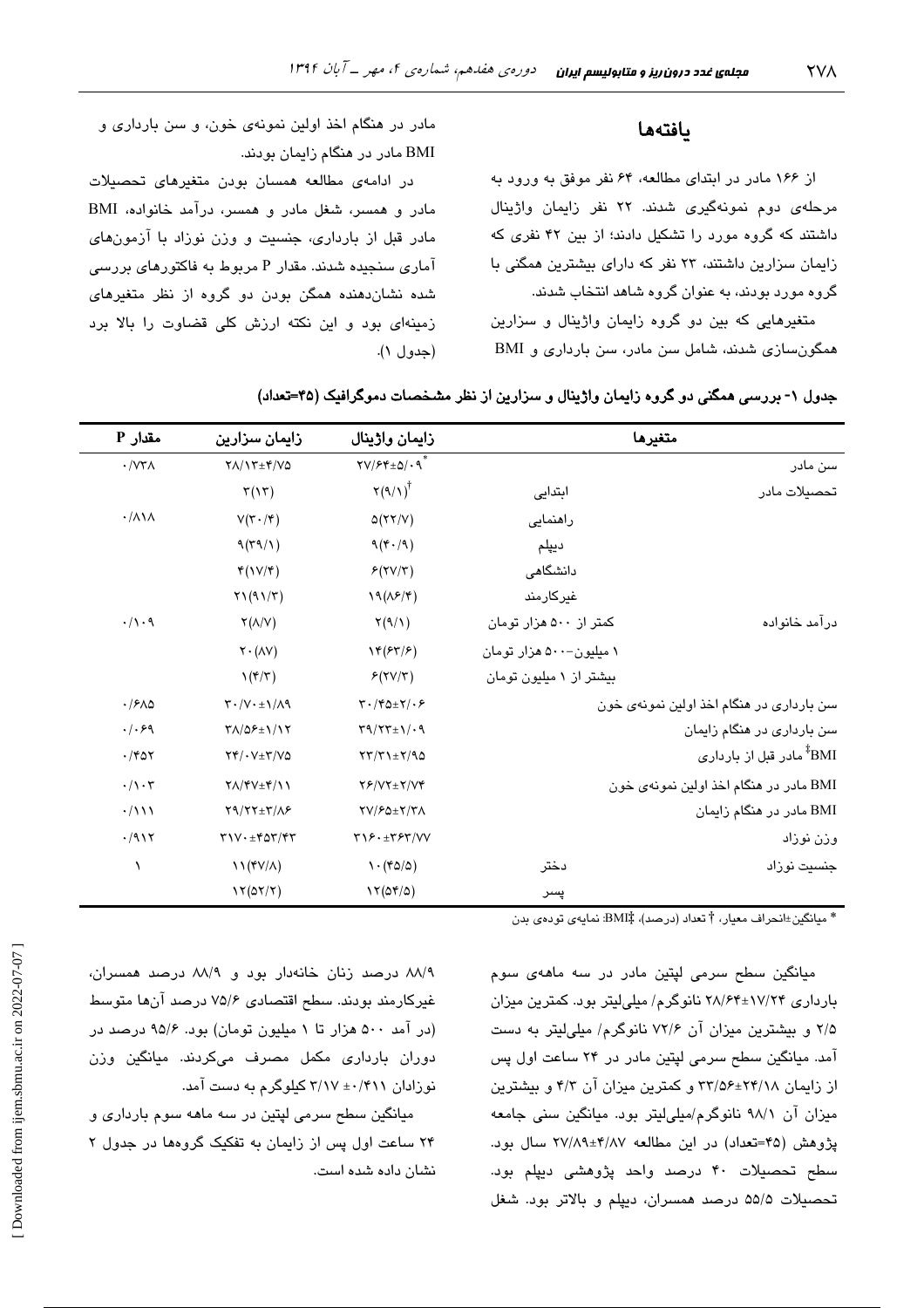|             |                                                                                                     | (۴۵–تعداد)     |
|-------------|-----------------------------------------------------------------------------------------------------|----------------|
|             | سطح سرمى لپتين                                                                                      |                |
|             | مادر                                                                                                | نوع زايمان     |
| سه ماهه سوم | پس از                                                                                               |                |
| باردارى     | زايمان                                                                                              |                |
| FQ/9V±YV/FV | $\mathsf{Y} \mathsf{V} / \mathsf{Q} \mathsf{A} \pm \mathsf{V} \mathsf{P} / \mathsf{A} \mathsf{Y}^*$ | زايمان واژينال |

جدول ۲– مقایســـــهی سطــــــح ســــــرمــــــی لپتیــــن<br>مـــــــادر (نانوگرم/میلی[یتر) در سه ماههی سوم بارداری و پس از زایمان در دو گروه زایمان واژینال و سزارین

\* مبانگين±انجراف معبار

سزارين (٢٣=تعداد)

(٢٢=تعداد)

مقدار P

بحث

 $Y9/FY \pm 1V/9Y$ 

 $.1997$ 

 $Y1/F\Lambda \pm 17/18$ 

 $\langle \cdot | \cdot \cdot \rangle$ 

نتایج این پژوهش نشاندهندهی تفاوت معنیدار سطح سرمی لیتین مادر پس از زایمان در گروههای زایمان واژینال و سزارین است، به طوریکه سطح سرمی لپتین پس از زایمان واژینال تقریبا ۲ برابر سزارین است که مشابه مطالعهی خارجی انجام شده در این زمینه است. متاسفانه ما نتوانستیم زایمانهای واژینال ابزاری را نیز وارد مطالعه کنیم، چرا که در صورت نیاز به زایمان ابزاری، بیشتر آنها سزارین اورژانسی میشدند و از مطالعه حذف میگردیدند. همچنین نتوانستیم وزن جفت را در دو گروه همسان کنیم، اما وزن نوزاد در دو گروه همسان بود.

در مطالعهی نواماه<sup>ن</sup>و همکارانش (۲۰۰۴) قبل از شروع زایمان، در طول زایمان فعال و پس از زایمان واژینال و سزارین نمونهی خون اخذ شد که ۱ و ۲۴ ساعت پس از زایمان واژینال، سطح سرمی لیتین به میزان قابل توجهی بالاتر از زایمان سزارین بود."' در این مطالعه، اولین نمونهی خون در زمان پذیرش زنان در بیمارستان و قبل از شروع زایمان فعال اخذ شد، در حال*ی* که ما در مطالعهی حاضر به منظور برداشتن اثر مخدوشكننده شروع مكانيسمهاى آمادگی برای زایمان از هفتهها قبل از زایمان،<sup>۱۵</sup> در سه ماهه سوم نمونه خون گرفتیم؛ به علاوه تعداد مادران در پژوهش حاضر بیشتر از مطالعه نواماه بود.

در مطالعهی پوشیمیتزو<sup>ii</sup> و همکارانش (۲۰۰۰) که لپتین شریان و ورید بند ناف پس از زایمان را اندازهگیری کردند،

نیز سطح لپتین شریان و ورید بند ناف در زایمان واژینال بالاتر از زایمان سزارین ذکر شد.<sup>۱۷</sup> اگرچه مقدار لپتین در عروق بندناف فقط درصد اندکی از لیتین تولید شده در جفت است، این مطالعه از فرضیه بالاتر بودن مقدار لپتین پس از زایمان واژینال حمایت میکند. اما با توجه به این که ۹۵ درصد لیتین تولید شده در جفت وارد گردش خون مادر میشود، سنجش هورمون در سرم مادر منطقیتر به نظر مىرسد.

دلایل بالاتر بودن سطح سرمی لپتین مادر در زایمان واژینال نسبت به سزارین را میتوان به مرحلهی زایمان نسبت داد که با مکانیسمهای ذیل می تواند منجر به افزایش لیتین سرمے مادر شود:

۱. در وضعیتهای هیپوکسیک، ترشح لپتین افزایش می یابد. در مطالعات متعددی آمده است که در طول بارداری در شرايط هيپوكسى مانند پرەاكلاميسى، سطح سرمى ليتين مادر نسبت به گروه طبیعی و غیربیمار افزایش مییابد. در زنان طبیعی و بدون عارضه، این وضعیت هیپوکسیک در طول زايمان به دنبال انقباضات رحمى به وجود مى آيد. بنابراین هیپوکسی به وجود آمده در طول زایمان میتواند دلیل اختلاف سطح سرمی لپتین مادر در زایمان واژینال و سزارین باشد.<sup>۲۲٬۲۴</sup> متاسفانه ما نتوانستیم گازهای خونی و میزان هیپوکسی نوزاد در طول زایمان که منجر به افزایش سطح سرمی لپتین شده است، را اندازه بگیریم که این موضوع میتواند نشان دهندهی تفاوت سطح سرمی لپتین در گروه زایمان واژینال بسته به طول مدت زایمان باشد.

٢. در طول زايمان نياز مادر به انرژى به دليل انقباض فعال رحمي افزايش پيدا ميكند. متابوليسم انرژي جنيني نيز ممکن است تحت تاثیر زایمان قرار گیرد. بنابراین منطقی به نظر میرسد که لپتین جفتی نقش مهمی در متابولیسم انرژی مادری و جنینی در طول لیبر اجرا کند<sup>۲۰</sup>و ما شاهد افزایش مقدار لپتين پس از زايمان واژينال باشيم.

۳. در زایمان واژینال، جنین در معرض استرس و هورمونهای استرس مانند کورتیزول قرار میگیرد و در مطالعات متعددی نشان داده شده است که افزایش سطح لپتین به صورت وابسته به دوز با کورتیزول رخ میدهد و این موضوع بارزترین تفاوت زایمان واژینال و سزارین است که میتواند منجر به اختلاف در سطح لیتین سرمی مادر در دو نوع زایمان باشد.<sup>۲۵</sup>

i - Nuamah MA

ii - Yoshimitsu N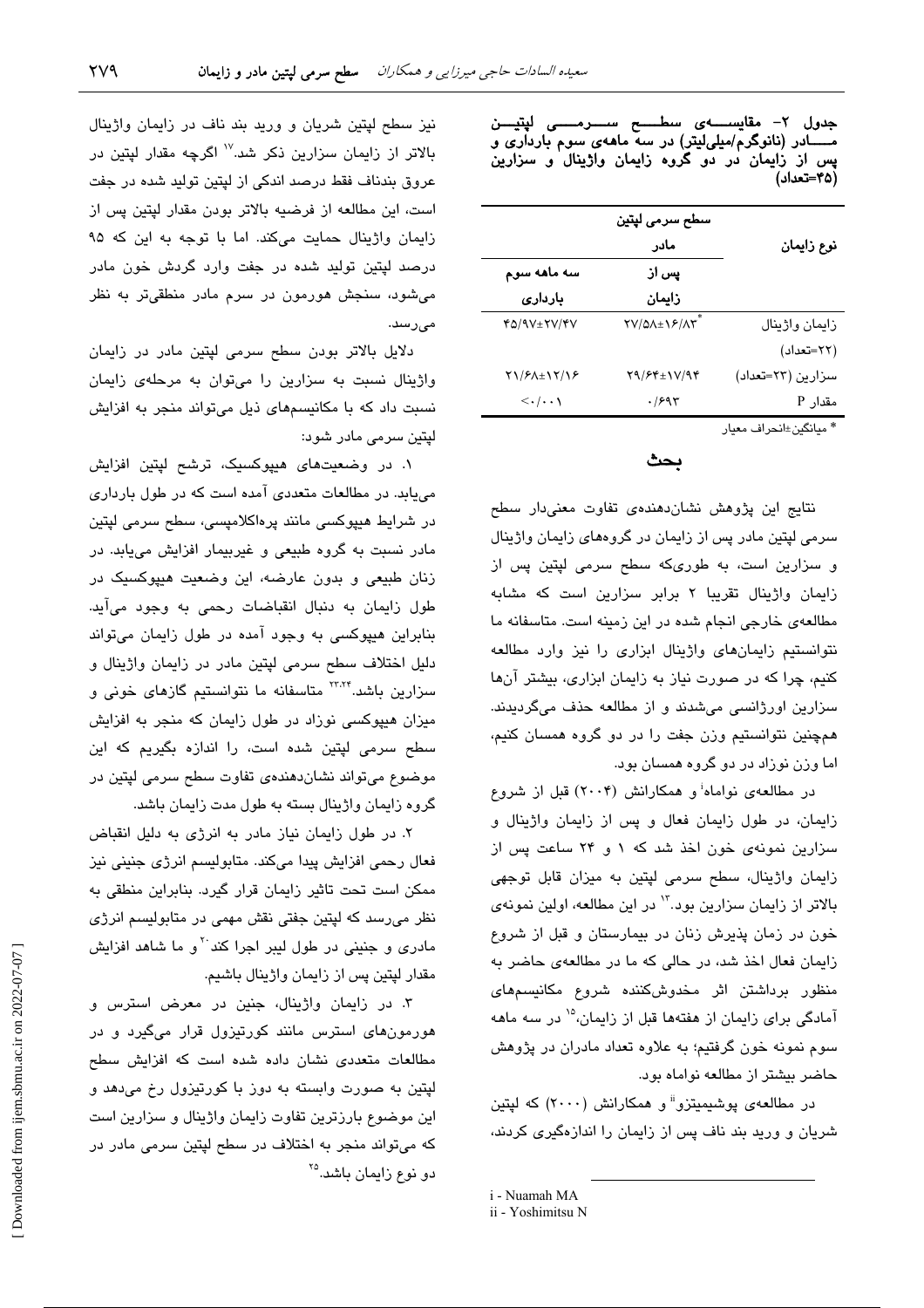۴. تحریک سیستم سمپاتیک در طول زایمان ممکن است منحر به افزایش سطح لیتین سرمے مادر شویہ<sup>۲۶</sup>

۵. ترشح فاکتورهای التهابی در طول فاز فعال زایمان افزایش میبابد. گزارش شده است که فاکتورهای التهابی می توانند سطح سرمی لیتین مادر را بالا ببرند، <sup>۲۰</sup> در نتیجه بالاتر بودن سطح سرمی لیتین مادر در زایمان واژینال نسبت به سزارین ممکن است به علت این امر باشد.

همانطور که مشخص است، علت تفاوت سطح سرمی لیتین مادر در دو نوع زایمان، چند عاملی است و تنها یک عامل در اختلاف آن دو نقش ندارد.

یکی از محدودیتهای مهم این مطالعه، بالابودن احتمال از دست رفتن نمونهها به دلیل طراحی آیندهنگر بود.

با توجه به لزوم و اهمیت انجام زایمان طبیعی در مقایسه با زایمان سزارین و تاثیرات منفی که سزارین بر پیامدهای مادری و نوزادی پر جای میگذارد و با توجه به این که یکی از این پیامدها ناشی از تغییرات سطح سرمی لپتین در زایمان واژینال در مقایسه با سزارین میباشد که خود عامل مهمی

- $12<sup>°</sup>$ Augustine RA, Ladyman SR, Grattan DR. From feeding one to feeding many: hormone-induced changes in body weight homeostasis during pregnancy. J Physiol 2008 15; 586: 97-387.
- Nuamah MA, Yura S, Sagawa N, Itoh H, Mise H, Korita  $13$ D, et al. Significant increase in maternal plasma leptin concentration in induced delivery: a possible contri bution of pro-inflammatory cytokines to placental leptin secretion. Endocr J 2004; 51: 177-87.
- $14$ Anim-Nyame N, Sooranna SR, Steer PJ, Johnson MR. Longitudinal analysis of maternal plasma leptin conce trations during normal pregnancy and pre-eclampsia. Hum reprod 2000; 15: 2033-6.
- 15. Ashworth CJ, Hoggard N, Thomas L, Mercer JG, W allace JM, Lea RG. Placental leptin. Rev Reprod 2000;  $5:18-24$ .
- Lage M, Garcia-Mayor RV, Tome MA, Cordido F, 16 Valle-Inclan F, Considine RV, et al. Serum leptin levels in women throughout pregnancy and the postpartum period and in women suffering spontaneous abortion. Clin Endocrinol (Oxf) 1999: 50: 211-6.
- 17. Yoshimitsu N, Douchi T, Kamio M, Nagata Y. Differe nces in umbilical venous and arterial leptin levels by mode of delivery. Obstet Gynecol 2000; 96: 342-5.
- 18. Stein TP, Scholl TO, Schluter MD, Schroeder CM. Pla sma leptin influences gestational weight gain and postpartum weight retention. Am J Clin Nutr 1998; 68: 1236-40.
- 19. Ren J. Leptin and hyperleptinemia - from friend to foe for cardiovascular function. J Endocrinol 2004; 181: 1- $10$
- 20. Bates SH, Myers MG, Jr. The role of leptin receptor signaling in feeding and neuroendocrine function. Tren ds Endocrinol Metab 2003; 14: 447-52.
- 21. JamshidiManesh M, Oskouie SF, Jouybary L, Sanagoo A. The Process of Women's Decision Making for

در ایجاد بیماریهای متابولیک پس از زایمان سزارین می شود؛ لذا در آن شدیم تا مطالعهای در خصوص مقایسه سطح سرمی لیتین مادر بین مادران دارای زایمان واژینال و سزارین انجام دهیم. ما در مطالعهی خود به این نتیجه رسیدیم که سطح سرمی لیتین با نوع زایمان ارتباط دارد؛ به طوریکه سطح سرمی لیتین مادر در زایمان نسبت به قبل از شروع دردهای زایمانی افزایش مییابد و پس از زایمان واژینال به طور معنیداری بالاتر از زایمان سزارین است. با توجه به تاثیرات گستردهی لیتین روی فیزیولوژی و پاتوفیزیولوژی بارداری، پیامدهای نوزادی و پیامدهای مادری، زایمان واژینال به عنوان روش ارجح توصیه مے شوں۔

<mark>سیاسگزاری:</mark> نویسندگان این مقاله از اساتید بزرگوار در گروه مامایی دانشگاه تربیت مدرس، آزمایشگاه پژوهشکدهی علوم غدد درون ریز و متابولیسم دانشگاه شهید بهشتی و همچنین از تمام افراد شرکتکننده در مطالعه به خاطر همکاری با پژوهشگران صمیمانه سپاسگزاری به عمل میآورند.

#### **References**

- 1. Henson MC, Castracane VD. Leptin in pregnancy: an update Biol Reprod 2006; 74: 218-29.
- $\mathfrak{D}$ Klein S, Coppack SW, Mohamed-Ali V, Landt M. Adip ose tissue leptin production and plasma leptin kinetics in humans. Diabetes 1996; 45: 984-7.
- 3. Rytlewski K, Huras H, Kusmierska-Urban K, Galas A, Reron A. Leptin and interferon-gamma as possible pred ictors of cesarean section among women with hyperte nsive disorders of pregnancy. Med Sci Monit: 2012: 18:  $506-11.$
- $\overline{4}$ Amjadi F, Salehi A. Haghjoye javanmard S. The role of leptin in reproductive. Isfahan Medical Schoo 2011; 28: 1707-13.[Farsi]
- Bouloumie A, Drexler HC, Lafontan M, Busse R. 5 Leptin, the product of Ob gene, promotes angiogenesis. Circ Res1998; 83: 1059-66.
- Cui JZ, Hornan D, Potter MJ, Greve MD, Hinz BJ, 6. Samad A, et al. The role of leptin in choroidal neovas cularization. Am J Ophthalmol 2001; 132: 792-4.
- $7.$ Frank S, Stallmeyer B, Kampfer H, Kolb N, Pfeilschifter J. Leptin enhances wound re-epithelialization and const itutes a direct function of leptin in skin repair. J Clin Invest 2000; 106: 501-9.
- 8. Lu XY, Kim CS, Frazer A, Zhang W. Leptin: a potential novel antidepressant. Proc Natl Acad Sci U S A 2006: 103: 1593-8.
- $9<sub>1</sub>$ Cunningham F, Leveno J, Bloom L, Hauth C, Rouse J, Spong Y. Williams Obstetrics; 2010.
- 10. Wuntakal R, Hollingworth T. The implications of obe sity on pregnancy. Obstet Gynaecol Reprod Med 2009;  $19:9 - 344$
- $11.$ Heshmati J, Namazi N. Leptin in pregnancy. Kerm anshah University of Medical Sciences 2011. [Farsi]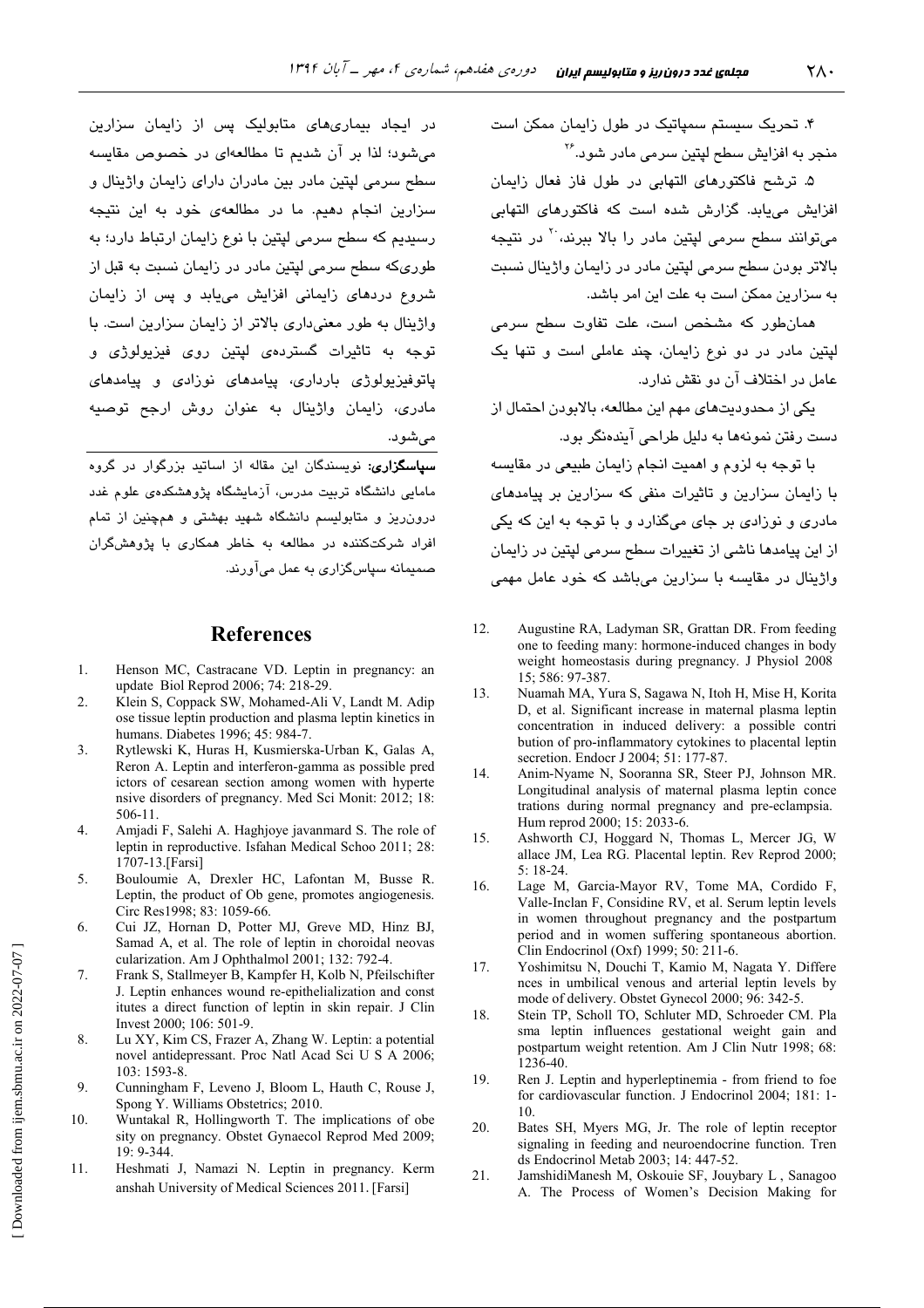Selection of Cesarean Delivery. Iran Journal of Nursing 2009; 21: 55-67. [Farsi]

- 22. Torkan B. A Comparative study on mothers' quality of life in two methods of normal delivery and caesarean section. Tehran: Tarbiat Modarres University; 2005. [Farsi]
- 23. Mise H, Sagawa N, Matsumoto T, Yura S, Nanno H, Itoh H, et al. Augumented placental production of leptin in preeclampsia: Possible involvement of placental hyp oxia. J Clin Endocrinol Metab1998; 83: 3225-9.
- 24. Kokot F, Wiecek A, Adamczak M, Ulman I, Spiechow icz U, Cieplok J, et al. Pathophysiological role of leptin in patients with chronic renal failure, in kidney tran

splant patients, in patients with essential hypertension, and in pregnant women with preeclampsia. Artif Organs 1999; 23: 70-4.

- 25. Newcomer JW, Selke G, Melson AK, Gross J, Vogler GP, Dagogo- Jack S. Dose dependent cortisol-induced increases in plasma leptin concentration in healthy hu mans. Arch Gen Psychiatry 1998; 55: 995-1000.
- 26. Yura S, Sagawa N, Ogawa Y, Masuzaki H, Mise H, Mat sumoto T, et al. Augumentation of leptin synthesis and secretion through activation of protein kinase A and C in cultured human trophoblastic cells. J Clin Endocrinol Metab 1998; 83: 3609-14.